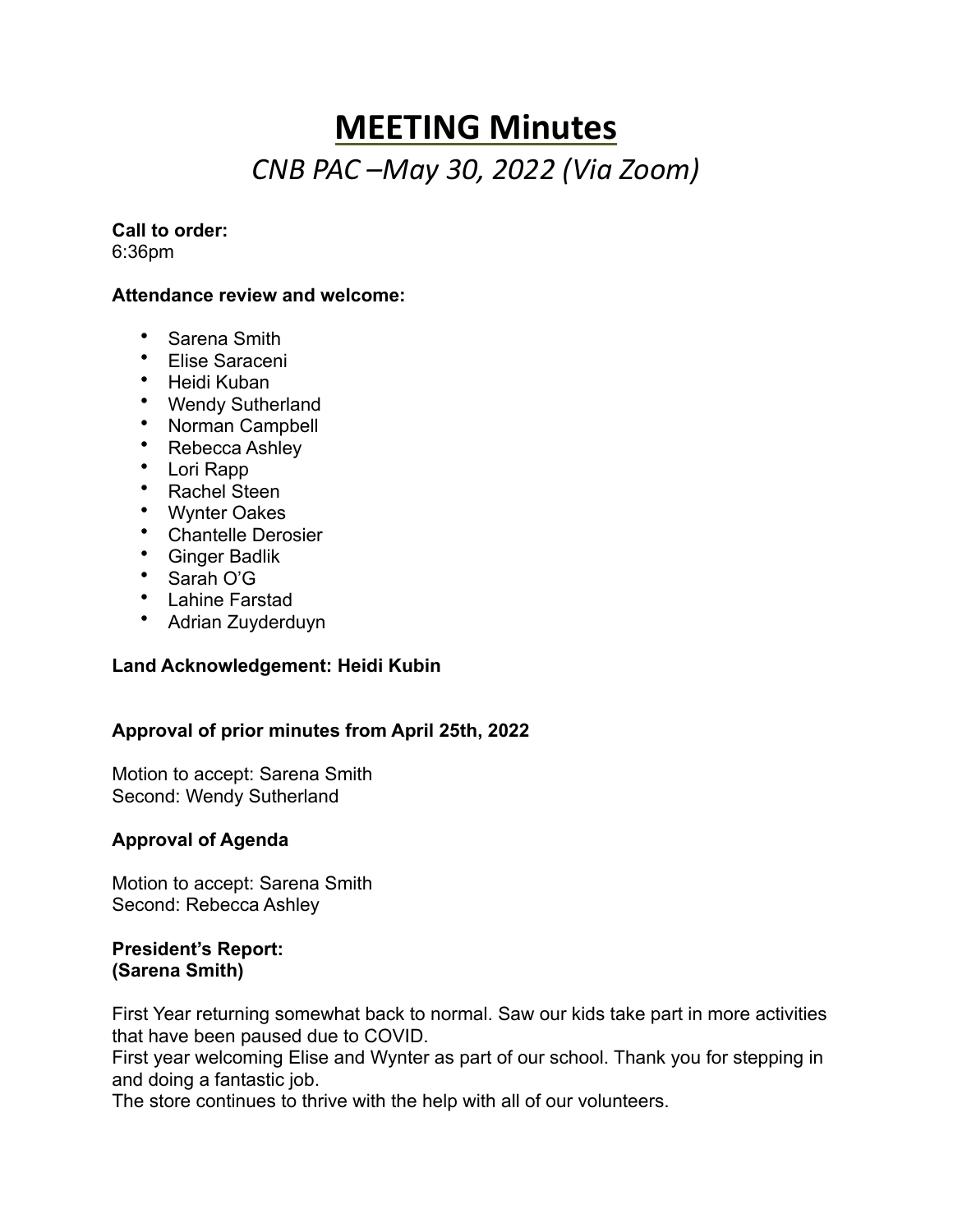Thank you to Norm Campbell for taking the treasurer and helping our PAC stay on track financially.

This year was not without its challenges, but we continued to have plenty of support from our administration.

#### **Vice President's Report: (Rebecca Ashley)**

We had some decent fundraisers and we were able to keep the store going. We supported our teachers for supplies and equipment and also able to put payment towards the playground.

#### **Treasurer Report:**

- See attached
- Motion to accept treasurer's report: Norm Campbell
- Second: Sarena Smith

#### **Store Report: (Wendy Sutherland)**

We were able to start using the microwaves again. Wendy was able to delegate a lot to the volunteers. Still struggling with volunteers having to use personal funds to stock the store and be reimbursed. Jeanie will be aging out of CNB. Some concerns over the new food guidelines should they be approved as is. Decided not to renew Munch-a-lunch licence in the event that we are unable to continue with this program. The store is a lot of work and volunteers give a lot.

Need to look at the cost of paper and ink for the store.

(Discussed the ability to use the supplies and copier at the school. Confirmed by Elise.)

Incoming VP: Adrian Zuyderduyn

Introduced by Elise, Adrian told us more about himself and his background Outgoing VP will be Heidi Kubin.

Heidi spoke about her new opportunity and her experience at CNB.

### **Parent Concerns:**

Discussed the recent events in SD 23 that have been in the news.

Lori and Ginger from P.A.B (Parents Against Bullying) spoke about some concerns. The have started their organization to bring awareness and gain support for kids that experience bullying.

Elise spoke about the process and support that the administration provides. Encouraged parents that have concerns to reach out to her.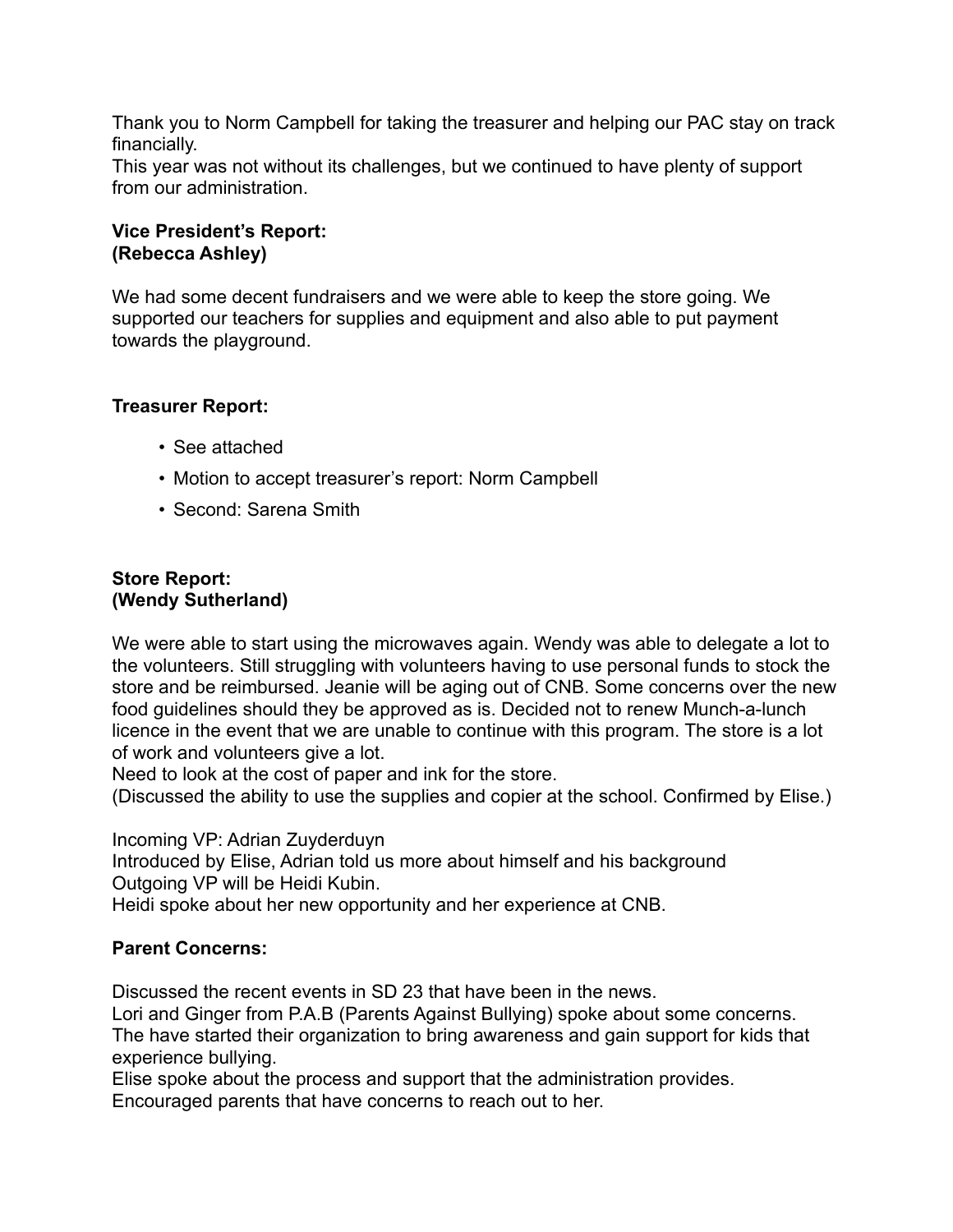Lori elaborated on issues of concern.

Raquel gave detailed information regarding the steps the School District take to address bullying.

Rebecca encouraged all parents to be more involved and volunteer with the PAC and the school.

Wendy spoke about her experience with admin regarding bullying. Spoke regarding her experience with P.A.B.

Sarena stated that the PAC supports the message of anti-bullying and thanked them for their message. Encouraged parents to attend PAC meetings.

Sarah spoke about her positive experience at CNB and reiterated that parents need to be involved. Supported that there is a process that need to be respected.

#### **Existing Business:**

• No Updates

#### **New Business:**

- Teacher's Lunch-June 24
- Parent information night-June 20. PAC will be there to invite new parents.
- Chantelle asked about Grade 8 celebrations. Sarena confirmed that the PAC. will contribute, financially if necessary as required.
- Rebecca recommended the mascots for both CNB and MBSS along with the banner for the celebration.
- Norm confirmed our budget for the Grade 8 celebrations.

#### **Review of Bylaws:**

The executive membership puts forward a motion to make the following changes to the CNB PAC Constitution and Bylaws:

**6.1:**

#### **ADDENDUM - (added June 2019)**

6. Set up a monthly volunteer appreciation draw where \$75 of PAC funds will be used towards gifts to truly appreciate the volunteers and all the hours they put in to the store.

Motion to accept: Sarena Smith

Second: Norm Campbell

Opposed: Wendy Sutherland-Motion carried

**6.2:**

#### **SCHOOL REPRESENTATIVE:**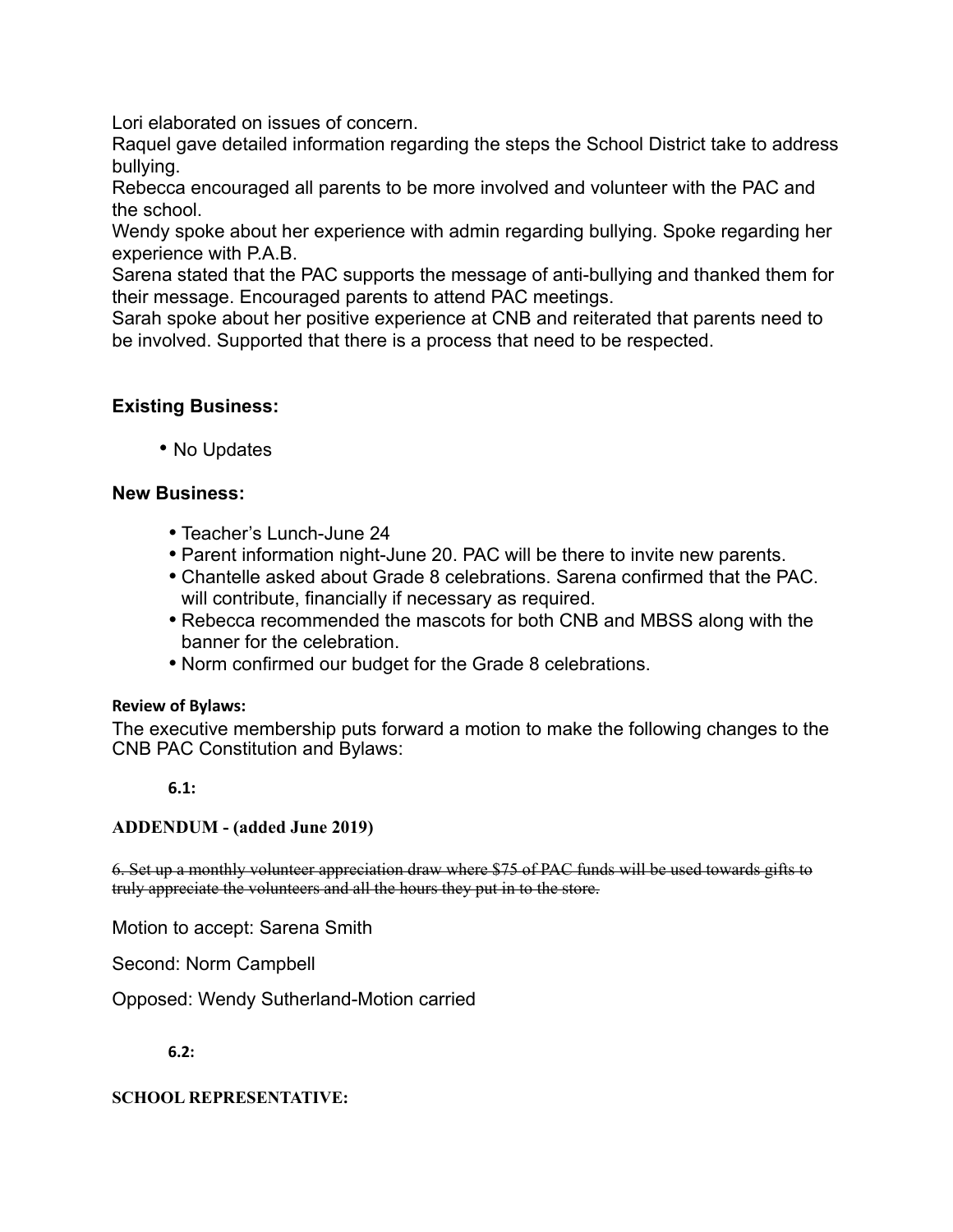1. Complete a weekly cash deposit to the CNB school PAC general account where there is with a separate journal entry for the CNB CUB DEN store account - 1.5140

Motion to accept: Sarena Smith

Second: Rebecca Ashley

Motion carried

#### **Elections:**

No additional elections put forth. Rebecca stepping down as VP.

Nominations needed for:

- Vice President
- Secretary
- Member at Large (x3)

Nominations from the floor called twice. Rebecca put her name forth for Member at Large. Rebecca elected as Member at Large.

**Next meeting date: June 20th, 2022 at 6.30pm in the school library.**

#### **Adjourned: 8:23 pm**

**Treasurer's Report**